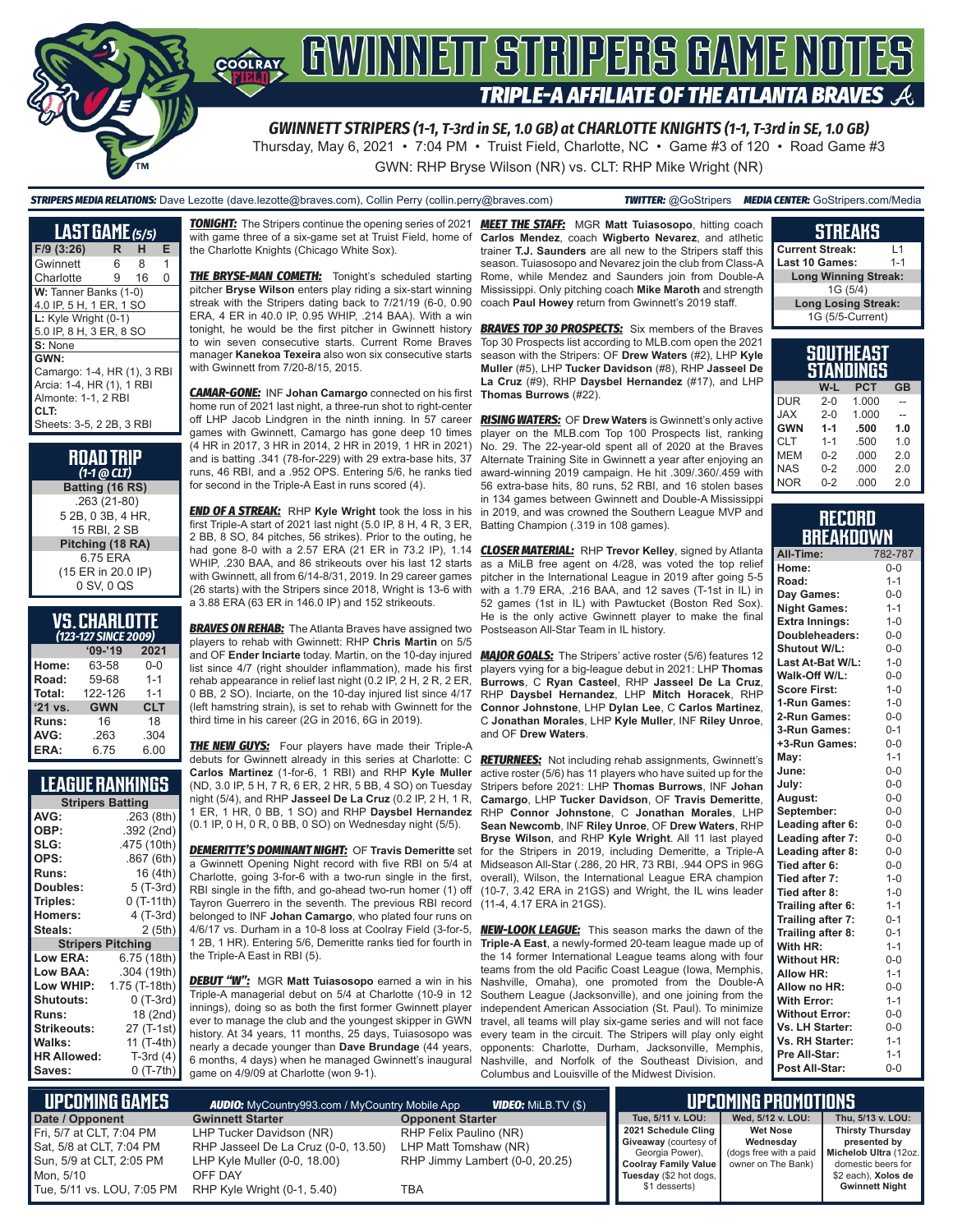

| <b>MANAGER MATT TUIASOSOPO</b>                                                                                                                                                                                                                                                                                                     | <b>GWINNETT PLAYERS USED (24 IN 2021)</b>                                                                                                                                                                               |
|------------------------------------------------------------------------------------------------------------------------------------------------------------------------------------------------------------------------------------------------------------------------------------------------------------------------------------|-------------------------------------------------------------------------------------------------------------------------------------------------------------------------------------------------------------------------|
| Matt Tuiasosopo enters his first season as Gwinnett manager and his third season<br>as a coach in the Atlanta Braves organization in 2021. He was named the seventh                                                                                                                                                                | Italics = Player no longer on the active roster                                                                                                                                                                         |
| manager in team history on 3/30/21. Tuiasosopo is both the youngest manager in<br>team history (age 34) and the first former Gwinnett player to manage the club (hit<br>.221 with 19 HR, 73 RBI in 178 games from 2016-17).                                                                                                        | Pitchers (12):<br>Victor Arano, Chasen Bradford, Thomas Burrows,<br>Jasseel De La Cruz, Carl Edwards Jr., Daysbel Hernandez,<br>Mitch Horacek, Connor Johnstone, Dylan Lee, Chris Martin,<br>Kyle Muller, Kyle Wright   |
| Tuiasosopo made his managerial debut in 2019 with Class-A Rome, leading the club<br>to a 65-74 record and earning Atlanta's Bobby Cox Award for minor league manager<br>of the year. He was set to return to Rome in 2020, but was reassigned to the Braves<br>Alternate Site at Coolray Field once the MiLB season was cancelled. | Position (12):<br>Abraham Almonte, Orlando Arcia, Jaycob Brugman,<br>Johan Camargo, Ryan Casteel, Travis Demeritte,<br>Phillip Ervin, Ryan Goins, Carlos Martinez, Yolmer Sanchez,<br><b>Travis Snider, Drew Waters</b> |
| <b>Tuiasosopo's Managerial Career</b><br><b>Games</b><br>W-L<br><b>PCT</b><br><b>Playoffs</b><br>With Gwinnett (1 Season):<br>$\overline{2}$<br>$1 - 1$<br>.500<br>0<br>MiLB Career (2 Seasons):<br>139<br>65-74<br>.468<br>$\mathbf 0$                                                                                            |                                                                                                                                                                                                                         |
| All staff bios available in the 2021 Stripers Media Guide                                                                                                                                                                                                                                                                          |                                                                                                                                                                                                                         |
| <b>EJECTIONS</b> (0)                                                                                                                                                                                                                                                                                                               |                                                                                                                                                                                                                         |
| Player/Coach<br>Date/Inning<br><b>Umpire</b><br>None                                                                                                                                                                                                                                                                               | <b>BASS-LANTA</b>                                                                                                                                                                                                       |
|                                                                                                                                                                                                                                                                                                                                    | Including MLB rehab assignments, 3 players have played for both Gwinnett and<br>Atlanta in 2021:                                                                                                                        |
|                                                                                                                                                                                                                                                                                                                                    | <b>INF Johan Camargo</b><br>RHP Chris Martin (Rehab)<br><b>RHP Kyle Wright</b>                                                                                                                                          |
|                                                                                                                                                                                                                                                                                                                                    |                                                                                                                                                                                                                         |
| TEAM DEFENSE (11TH IN TRIPLE-A EAST)<br><b>PCT</b><br>G<br><b>TC</b><br>PO<br>E<br>A<br><b>DP</b>                                                                                                                                                                                                                                  |                                                                                                                                                                                                                         |
| .977<br>$\overline{2}$<br>86<br>60<br>24<br>$\overline{2}$<br>1                                                                                                                                                                                                                                                                    |                                                                                                                                                                                                                         |
| <b>CS</b><br><b>PCT</b><br><b>PB</b><br>W-L<br><b>Catchers</b><br><b>SB</b><br><b>ATT</b><br>$\mathbf 0$<br>0<br>$\mathbf 0$<br>$\mathbf 0$<br>Casteel<br>$0 - 1$<br>$---$                                                                                                                                                         |                                                                                                                                                                                                                         |
| 0<br>$\mathbf{1}$<br>$\mathbf 0$<br>Martinez<br>1<br>.000<br>$1 - 0$                                                                                                                                                                                                                                                               |                                                                                                                                                                                                                         |
| 0<br>0<br>0<br>0<br>$0-0$<br>Morales<br>$\overline{a}$<br>$\bf{0}$<br>.000<br>Total:<br>1<br>$\mathbf{1}$<br>0<br>$1 - 1$                                                                                                                                                                                                          |                                                                                                                                                                                                                         |
|                                                                                                                                                                                                                                                                                                                                    | <b>BRAVES ON REHAB</b>                                                                                                                                                                                                  |
| <b>Outfield Assists (1):</b><br>Almonte (1)<br>Pitcher Pickoffs (0):                                                                                                                                                                                                                                                               | Two Atlanta players have been assigned to rehab with Gwinnett in 2021.                                                                                                                                                  |
| <b>Catcher Pickoffs (0):</b>                                                                                                                                                                                                                                                                                                       | Player<br><b>Injury</b><br><b>Rehab Dates</b><br><b>RHP Chris Martin</b><br>Right Shoulder Inflammation (4/7)<br>5/5-Current                                                                                            |
|                                                                                                                                                                                                                                                                                                                                    | Strained Left Hamstring (4/17)<br>OF Ender Inciarte<br>5/6-Current                                                                                                                                                      |
| <b>STARTS</b>                                                                                                                                                                                                                                                                                                                      |                                                                                                                                                                                                                         |
| <b>By Batting Order</b><br>Waters (2)<br>1:                                                                                                                                                                                                                                                                                        |                                                                                                                                                                                                                         |
| Goins (2)<br>2:                                                                                                                                                                                                                                                                                                                    |                                                                                                                                                                                                                         |
| 3:<br>Arcia (2)<br>4:<br>Camargo (2)                                                                                                                                                                                                                                                                                               |                                                                                                                                                                                                                         |
| Demeritte (2)<br>5:<br>Almonte (1), Sanchez (1)<br>6:                                                                                                                                                                                                                                                                              |                                                                                                                                                                                                                         |
| Ervin (1), Snider (1)<br>7:                                                                                                                                                                                                                                                                                                        |                                                                                                                                                                                                                         |
| 8:<br>Brugman (1), Sanchez (1)<br>Casteel (1), Martinez (1)<br>9:                                                                                                                                                                                                                                                                  |                                                                                                                                                                                                                         |
| <b>By Position</b><br>Casteel (1), Martinez (1)<br>C:                                                                                                                                                                                                                                                                              | LAST AT-BAT WINS (1)                                                                                                                                                                                                    |
| 1B:<br>Camargo (2)                                                                                                                                                                                                                                                                                                                 | The Stripers are 1-0 in games decided in the last at-bat in 2021.                                                                                                                                                       |
| <b>2B:</b> Goins (2)<br>$3B:$ Sanchez $(2)$                                                                                                                                                                                                                                                                                        | Date/Opponent<br><b>Score</b><br><b>Game-Winning Play</b>                                                                                                                                                               |
| SS: Arcia(2)<br>LF: Ervin $(1)$ , Snider $(1)$                                                                                                                                                                                                                                                                                     | 5/4 at Charlotte<br>10-9 (12th)<br>Almonte scores on E4 (Reynolds)                                                                                                                                                      |
| CF: Waters (2)<br><b>RF:</b> Almonte (1), Demeritte (1)                                                                                                                                                                                                                                                                            |                                                                                                                                                                                                                         |
| DH: Brugman (1), Demeritte (1)                                                                                                                                                                                                                                                                                                     |                                                                                                                                                                                                                         |
|                                                                                                                                                                                                                                                                                                                                    |                                                                                                                                                                                                                         |
|                                                                                                                                                                                                                                                                                                                                    |                                                                                                                                                                                                                         |
|                                                                                                                                                                                                                                                                                                                                    |                                                                                                                                                                                                                         |
| <b>VS. 2021 OPPONENTS</b>                                                                                                                                                                                                                                                                                                          |                                                                                                                                                                                                                         |
| Home<br>Road<br><b>Total</b><br>Home<br>Road<br><b>Total</b><br>COL<br>CHA<br>$0-0$<br>$1 - 1$<br>$0-0$<br>$0-0$<br>$0-0$<br>$1 - 1$                                                                                                                                                                                               |                                                                                                                                                                                                                         |
| <b>DUR</b><br>LOU<br>$0-0$<br>$0-0$<br>$0-0$<br>$0-0$<br>$0-0$<br>$0-0$<br><b>JAX</b><br>$0-0$<br><b>MW DIV</b><br>$0-0$<br>$0-0$<br>$0-0$<br>$0-0$<br>$0-0$                                                                                                                                                                       |                                                                                                                                                                                                                         |
| <b>MEM</b><br>$0-0$<br>$0-0$<br>$0-0$                                                                                                                                                                                                                                                                                              |                                                                                                                                                                                                                         |
| <b>NAS</b><br>$0-0$<br>$0-0$<br>$0-0$<br><b>NOR</b><br>$0-0$<br>$0-0$<br>0-0                                                                                                                                                                                                                                                       |                                                                                                                                                                                                                         |
| <b>SE DIV</b><br>$0-0$<br>$1 - 1$<br>$1 - 1$                                                                                                                                                                                                                                                                                       | *Denotes "walk-off" win                                                                                                                                                                                                 |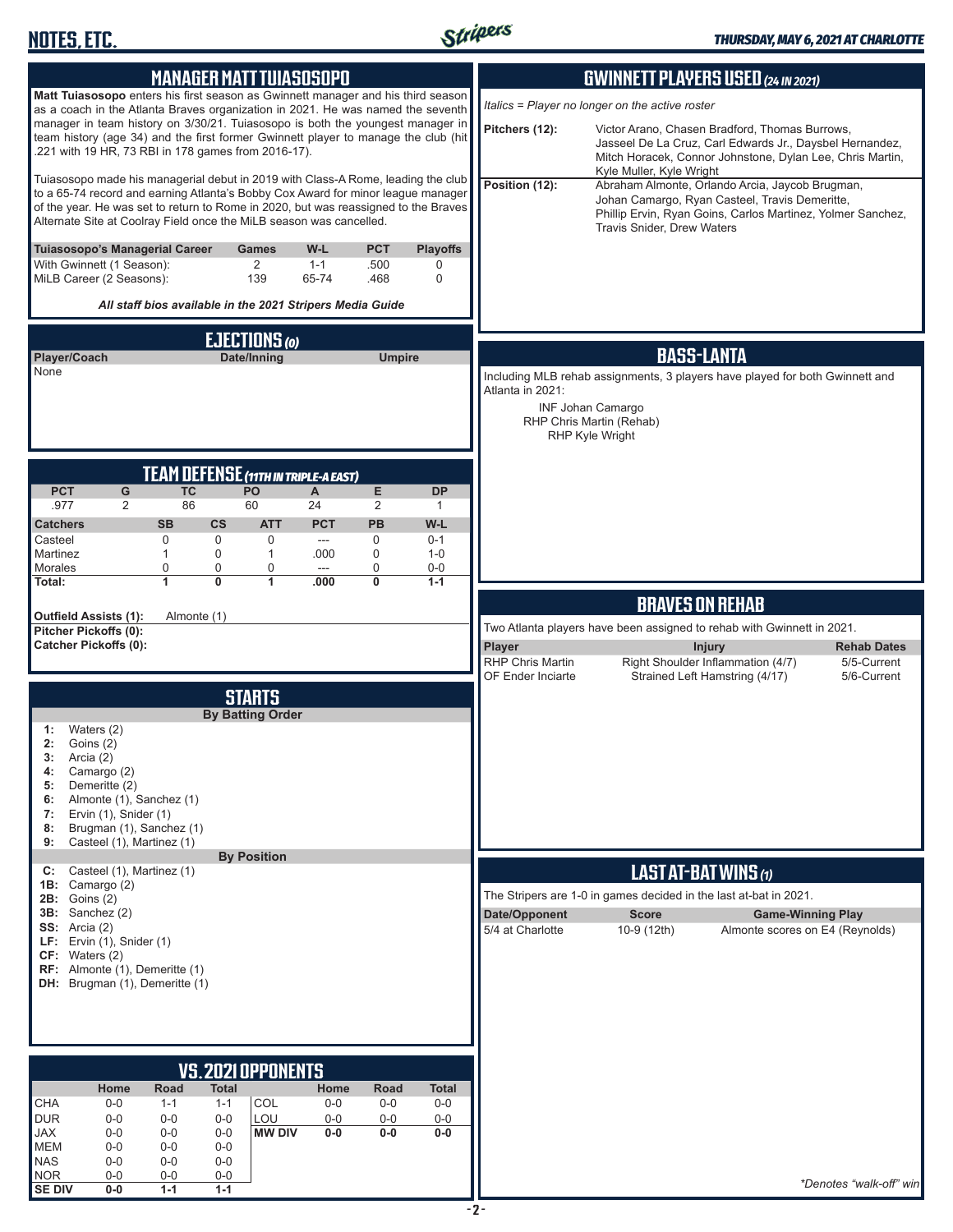## **STARTING PITCHER**



**ON BRAVES 40-MAN ROSTER BIO ON PAGES 102-103 OF MEDIA GUIDE**

#### *THURSDAY, MAY 6, 2021 AT CHARLOTTE*

# **32****BRYSE WILSON**

**B/T:** R/R **BORN:** 12/20/97 in Durham, NC (Age 23) **HT:** 6-2 **ACQUIRED:** Braves' 4th Round Pick in 2016 June draft out of Orange High School (Hillsborough, NC)

*TONIGHT'S START:* Wilson makes his first Triple-A start of 2021 in game three of this six-game series at Charlotte ... It will be his 27th career appearance (25th start) with the Stripers since 2018 (13-7, 3.71 ERA, 59 ER in 143.0 IP, 146 SO) ... **He enters play riding a six-start winning streak with Gwinnett dating back to 7/21/19** (6-0, 0.90 ERA, 4 ER in 40.0 IP, 0.95 WHIP, .214 BAA) ... With a win tonight, he would be the first pitcher in Gwinnett history to win seven consecutive starts.

*2021 SEASON:* Made three starts for Atlanta in April, going 1-2 with a 6.75 ERA ... Was recalled from the Alternate Training Site on 4/17, optioned back on 4/30, and assigned to Triple-A Gwinnett on 5/4.

*2021 SPRING TRAINING:* Vying for Atlanta's No. 5 starter spot, Wilson went 2-0 with a 1.98 ERA (3 ER in 13.2 IP), .288 BAA, and 1.39 WHIP in four appearances (3 starts). The Braves optioned him to the Alternate Training Site on 3/26.

*2020 SEASON:* Was a member of Atlanta's 60-man player pool and spent the majority of the season at the Alternate Training Site in Gwinnett ... Recalled by the Braves three times during the regular season (8/11-18, 9/6-16, 9/21-29) and went 0-1 with a 4.02 ERA (7 ER in 15.2 IP), .286 BAA, 1.72 WHIP, and one save (1-for-1) in six games (2 starts) ... Added to the Braves' NLCS roster on 10/6 and made his MLB Postseason debut in Game 4 vs. the Los Angeles Dodgers on 10/5, out-pitched Clayton Kershaw for the victory (6.0 IP, 1 H, 1 R, 1 ER, 1 HR, 1 BB, 5 SO) as Atlanta won 10-2.

*CAREER ACCOLADES:* **2017:** MiLB.com Braves Organization All-Star, *Baseball America* Low Class-A All-Star, South Atlantic League Postseason All-Star (10-7, 2.50 ERA in 26 starts with Class-A Rome) ... **2018:** Southern League Pitcher of the Week (7/8/18), International League Pitcher of the Week (8/19/18) ... **2019:** *Baseball America*  Triple-A All-Star, Gwinnett Stripers Pitcher of the Year, International League ERA Champion (10-7, 3.42 ERA in 21 starts with Gwinnett).

| <b>WILSON'S OVERALL STATS</b> |                |         |      |       |           |           |     |            |             |
|-------------------------------|----------------|---------|------|-------|-----------|-----------|-----|------------|-------------|
| Year                          | Team           | W-L     | ERA  | G/GS  | <b>HR</b> | <b>BB</b> | SΟ  | <b>BAA</b> | <b>WHIP</b> |
| $\blacksquare$ 2021           | ATLANTA (MLB)  | $1 - 2$ | 6.75 | 3/3   |           | 5         | 6   | .367       | 1.92        |
|                               | Gwinnett (AAA) | $0 - 0$ | ---  | 0/0   |           |           |     | ---        |             |
| MiLB Career:                  |                | 29-20   | 2.94 | 81/76 | 29        | 107       | 429 | .230       | 1.12        |
| MLB Career:                   |                | 4-3     | 6.09 | 18/10 | 11        | 30        | 43  | .320       | 1.83        |

| <b>WILSON'S 2021 SPLITS (WITH GWINNETT)</b> |                       |  |                            |  |  |
|---------------------------------------------|-----------------------|--|----------------------------|--|--|
| Home:<br>Road:                              | $0-0, - -$ ERA $(0G)$ |  | $Vs. LHB: \t--- BAA. 0 HR$ |  |  |
|                                             | $0-0, - -$ ERA $(0G)$ |  | $Vs. RHB: \t--- BAA, 0 HR$ |  |  |

|                  |         |            |   |           | <b>WILSON VS. CHARLOTTE</b> |    |    |    |           |    |
|------------------|---------|------------|---|-----------|-----------------------------|----|----|----|-----------|----|
|                  | W-L     | <b>ERA</b> | G | <b>GS</b> | ΙP                          | н  | ER | HR | <b>BB</b> | SΟ |
| 2018:            | $0 - 0$ | 4 7 1      |   |           | 1 0                         |    |    |    |           |    |
| <b>2019:</b>     | $1 - 2$ | 5.06       |   | 6         | 32.0                        | 31 | 18 |    |           | 33 |
| 12021:           | $0 - 0$ | $- -$      |   | O         | 0.0                         |    |    |    |           |    |
| <b>I</b> Career: | $1 - 2$ | 5.18       |   | 6         | 33.0                        | 33 | 19 | 3  | 8         | 35 |

| <b>WILSON'S HIGHS &amp; LOWS</b> |               |                                  |  |  |  |  |
|----------------------------------|---------------|----------------------------------|--|--|--|--|
|                                  | <b>Season</b> | Career (MiLB and MLB)            |  |  |  |  |
| IP:                              |               | 9.0 (7/8/17, ROM vs. WV)         |  |  |  |  |
| SO:                              |               | 13 (8/15/18, GWN vs. LOU)        |  |  |  |  |
| BB:                              |               | 4 (5x, last: 8/11/20, ATL @ NYY) |  |  |  |  |
| н:                               |               | 10 (5/25/18, MIS vs. JAX)        |  |  |  |  |
| ER:                              |               | 9 (7/11/19, GWN @ CHA)           |  |  |  |  |
| Low-Hit CG:                      |               | 5 Hits (7/8/17, ROM vs. WV)      |  |  |  |  |
| Low-ER $CG: -$                   |               | 0 Runs (7/8/17, ROM vs. WV)      |  |  |  |  |

|             | <b>WILSON'S 2021 STARTS (ALL LEVELS)</b> |               |     |                |                |                |                |                |                |           |                       |          |                                                |
|-------------|------------------------------------------|---------------|-----|----------------|----------------|----------------|----------------|----------------|----------------|-----------|-----------------------|----------|------------------------------------------------|
| <b>Team</b> | Date/Opp.                                | <b>Result</b> | IP  | H              | $\mathsf{R}$   |                | ER HR          |                | BB SO          | $NP-S$    | Opp. Starter          | Result   | <b>Notes</b>                                   |
| <b>ATL</b>  | 4/18 at CHC                              | W, 1          | 5.0 | $\overline{7}$ | 3              | $\overline{2}$ | 2              | 1              | $\mathbf{1}$   | 69-50     | Kyle Hendricks        | W, 13-4  | Braves win series 2-1 on Sunday Night Baseball |
| <b>ATL</b>  | 4/25 vs. ARI                             | L, 1          | 4.0 | $\overline{4}$ | $\overline{3}$ | $\overline{3}$ | $\overline{2}$ | $\overline{2}$ | $\overline{4}$ | 61-37     | Zac Gallen            | $L, 5-0$ | Game 1 of Sunday doubleheader                  |
| <b>ATL</b>  | 4/29 vs. CHC                             | L, 2          | 3.0 | $\overline{7}$ | $\overline{4}$ | 4              | $\mathbf 0$    | $\overline{2}$ | $\overline{1}$ | $55 - 34$ | <b>Adbert Alzolay</b> | $L, 9-3$ | Tied a MLB career-high for ER allowed in start |
|             |                                          |               |     |                |                |                |                |                |                |           |                       |          |                                                |
|             |                                          |               |     |                |                |                |                |                |                |           |                       |          |                                                |
|             |                                          |               |     |                |                |                |                |                |                |           |                       |          |                                                |
|             |                                          |               |     |                |                |                |                |                |                |           |                       |          |                                                |
|             |                                          |               |     |                |                |                |                |                |                |           |                       |          |                                                |
|             |                                          |               |     |                |                |                |                |                |                |           |                       |          |                                                |
|             |                                          |               |     |                |                |                |                |                |                |           |                       |          |                                                |
|             |                                          |               |     |                |                |                |                |                |                |           |                       |          |                                                |
|             |                                          |               |     |                |                |                |                |                |                |           |                       |          |                                                |
|             |                                          |               |     |                |                |                |                |                |                |           |                       |          |                                                |
|             |                                          |               |     |                |                |                |                |                |                |           |                       |          |                                                |
|             |                                          |               |     |                |                |                |                |                |                |           |                       |          |                                                |
|             |                                          |               |     |                |                |                |                |                |                |           |                       |          |                                                |
|             |                                          |               |     |                |                |                |                |                |                |           |                       |          |                                                |
|             |                                          |               |     |                |                |                |                |                |                |           |                       |          |                                                |
|             |                                          |               |     |                |                |                |                |                |                |           |                       |          |                                                |
|             |                                          |               |     |                |                |                |                |                |                |           |                       |          |                                                |
|             |                                          |               |     |                |                |                |                |                |                |           |                       |          |                                                |
|             |                                          |               |     |                |                |                |                |                |                |           |                       |          |                                                |
|             |                                          |               |     |                |                |                |                |                |                |           |                       |          |                                                |
|             |                                          |               |     |                |                |                |                |                |                |           |                       |          |                                                |
|             |                                          |               |     |                |                |                |                |                |                |           |                       |          |                                                |
|             |                                          |               |     |                |                |                |                |                |                |           |                       |          |                                                |
|             |                                          |               |     |                |                |                |                |                |                |           |                       |          |                                                |

| <b>STRIPERS STARTING PITCHERS</b> |         |            |           |    |          |                    |                                                                           |  |  |  |
|-----------------------------------|---------|------------|-----------|----|----------|--------------------|---------------------------------------------------------------------------|--|--|--|
| <b>Pitcher</b>                    | W-L     | <b>ERA</b> | <b>GS</b> | QS | Team W-L | <b>Run Support</b> | <b>Last Gwinnett Start</b>                                                |  |  |  |
| Davidson, Tucker                  |         |            |           |    |          |                    |                                                                           |  |  |  |
| De La Cruz, Jasseel               |         |            |           |    |          |                    |                                                                           |  |  |  |
| Muller, Kyle                      | 0-0     | 18.00      |           |    | $1 - 0$  | 3.00 RPG (3 Tot.)  | 5/4 at CHA (ND): 3.0 IP, 5 H, 7 R, 6 ER, 5 BB, 4 SO, 2 HR, 1 WP (82p/38s) |  |  |  |
| Wilson, Bryse                     |         |            |           |    |          |                    |                                                                           |  |  |  |
| Wright, Kyle                      | $0 - 1$ | 5.40       |           |    | $0 - 1$  | 1.00 RPG (1 Tot.)  | 5/5 at CHA (L): 5.0 IP, 8 H, 4 R, 3 ER, 2 BB, 8 SO, 2 WP (84p/56s)        |  |  |  |
| Total:                            | $0 - 1$ | 10.13      |           | 0  | $1 - 1$  | 2.00 RPG (4 Tot.)  |                                                                           |  |  |  |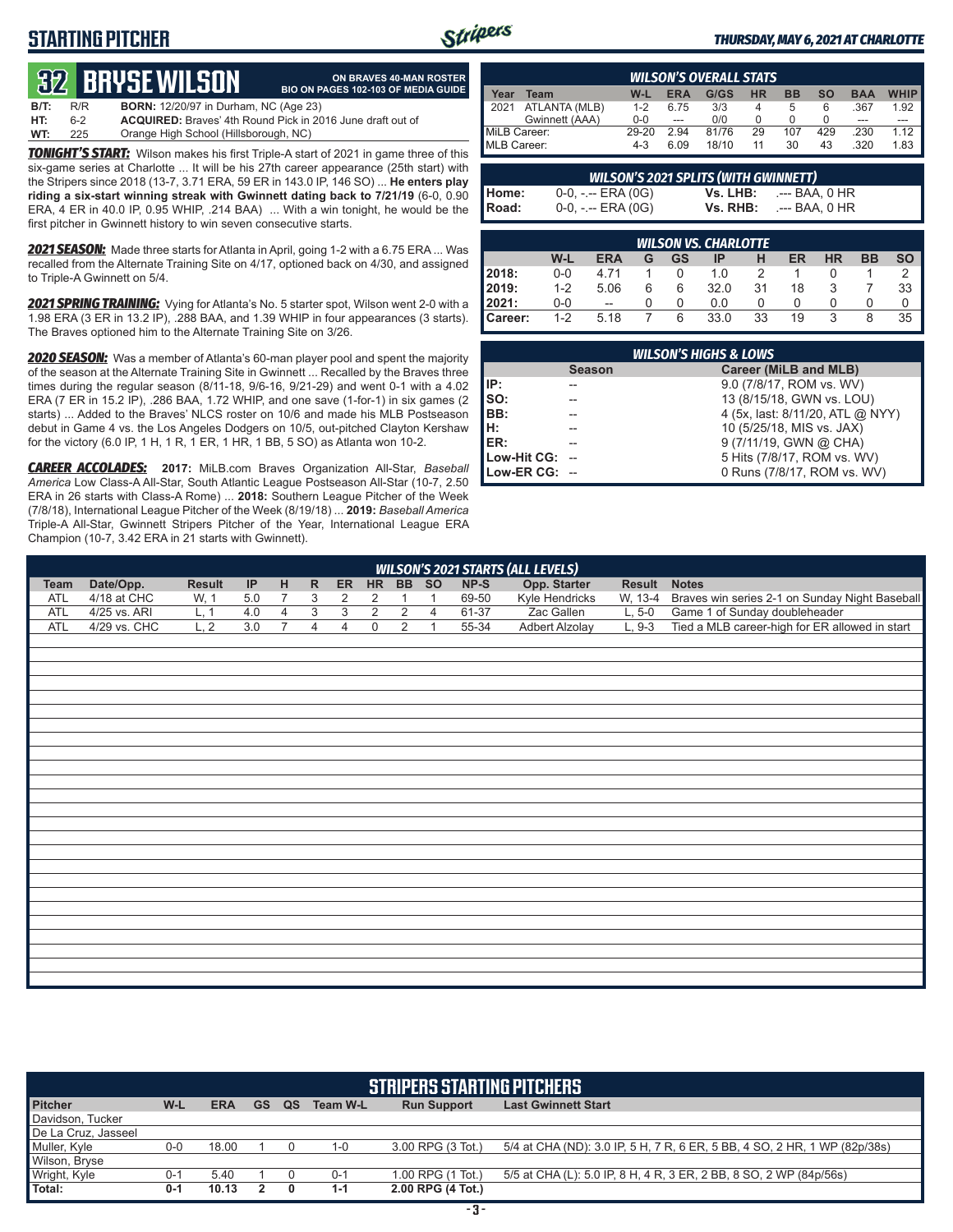## **BULLPEN**



| <b>RELIEF SUMMARY (CURRENT STRIPERS ONLY)</b> |         |            |   |           |            |               |              |                                                                 |                         |
|-----------------------------------------------|---------|------------|---|-----------|------------|---------------|--------------|-----------------------------------------------------------------|-------------------------|
| <b>Pitcher</b>                                | $W-L$   | <b>ERA</b> | G | <b>GF</b> | <b>HLD</b> | <b>SV/OPP</b> | <b>IR/RS</b> | <b>Last Gwinnett Outing</b>                                     | <b>Scoreless Streak</b> |
| Arano, Victor                                 | $0-0$   | 9.00       |   |           | $\Omega$   | 0/1           | 0/0          | 5/4 at CHA: 1.0 IP, 1 H, 1 R, 1 ER, 1 BB, 2 SO, 1 HR (18p/10s)  | 0G                      |
| Bradford, Chasen                              | $0 - 0$ | 27.00      |   |           | 0          | 0/0           | 2/2          | 5/5 at CHA: 0.1 IP, 2 H, 1 R, 1 ER, 0 BB, 0 SO (5p/5s)          | 0G                      |
| Burrows, Thomas (L)                           | $0 - 0$ | 0.00       |   |           | 0          | 0/0           | 0/0          | 5/4 at CHA: 2.0 IP, 0 H, 0 R, 2 BB, 2 SO (26p/14s)              | 1G (2.0 IP)             |
| Chavez, Jesse                                 |         |            |   |           |            |               |              |                                                                 |                         |
| De La Cruz, Jasseel                           | $0 - 0$ | 13.50      |   |           | $\Omega$   | 0/0           | 0/0          | 5/5 at CHA: 0.2 IP, 2 H, 1 R, 1 ER, 0 BB, 1 SO, 1 HR (19p/13s)  | 0G                      |
| Edwards Jr., Carl                             | $0 - 0$ | 0.00       |   |           | 0          | 0/0           | 0/0          | 5/4 at CHA: 1.0 IP, 0 H, 0 R, 1 BB, 3 SO (19p/13s)              | 1G (1.0 IP)             |
| Hernandez, Daysbel                            | $0 - 0$ | 0.00       |   | $\cup$    | 0          | 0/0           | 1/0          | 5/5 at CHA: 0.1 IP, 0 H, 0 R, 0 BB, 0 SO (5p/3s)                | 1G (0.1 IP)             |
| Horacek. Mitch (L)                            | $0 - 0$ | 9.00       |   |           | 0          | 0/0           | 0/0          | 5/5 at CHA: 1.0 IP, 2 H, 1 R, 1 ER, 0 BB, 1 SO (26p/15s)        | 0G                      |
| Johnstone, Connor                             | $0-0$   | 0.00       |   | $\Omega$  | 0          | 0/0           | 3/3          | 5/4 at CHA: 3.0 IP, 1 H, 0 R, 0 BB, 1 SO (27p/18s)              | 1G (3.0 IP)             |
| Jones, Nate                                   |         |            |   |           |            |               |              |                                                                 |                         |
| Kelley, Trevor                                |         |            |   |           |            |               |              |                                                                 |                         |
| Lee, Dylan (L)                                | $1 - 0$ | 0.00       |   |           | $\Omega$   | 0/0           | 0/0          | 5/4 at CHA (W, 1): 2.0 IP, 1 H, 1 R, 0 ER, 0 BB, 3 SO (31p/23s) | 0G                      |
| Martin, Chris                                 | $0-0$   | 27.00      |   |           | 0          | 0/0           | 0/0          | 5/5 at CHA: 0.2 IP, 2 H, 2 R, 2 ER, 0 BB, 2 SO (18p/14s)        | 0G                      |
| Newcomb, Sean (L)                             |         |            |   |           |            |               |              |                                                                 |                         |

|                               | <b>STRIPERS PITCHING BREAKDOWN</b> |            |      |          |    |                        |    |    |           |  |  |  |  |
|-------------------------------|------------------------------------|------------|------|----------|----|------------------------|----|----|-----------|--|--|--|--|
|                               | W-L                                | <b>ERA</b> | IP   |          |    | ER                     | ΗR | BB | <b>SO</b> |  |  |  |  |
| <b>Starters:</b>              | $0 - 1$                            | 1013       | 8.0  | 13       |    | 9                      |    |    |           |  |  |  |  |
| Relievers:                    | $1 - 0$                            | 4.50       | 12.0 |          |    | 6                      |    |    | 15        |  |  |  |  |
| Total:                        | $1 - 1$                            | 675        | 20 O | 24       | 18 | 15                     |    |    |           |  |  |  |  |
| <b>Saves/Opp: 0/1 (00.0%)</b> |                                    |            |      | Holds: 0 |    | IR/Scored: 6/5 (83.3%) |    |    |           |  |  |  |  |

## *SCORELESS GAME STREAKS (5-PLUS GAMES)*

**Pitcher Length/Dates** 

## *PITCHER AWARDS & HONORS*

**Pitcher Award/Date Stats**

### *VICTOR ARANO - RHP - #54:*

- **• Spring Training:** 0-1, 34.71 ERA, .538 BAA, 1 SV in 3G with Atlanta.
- **• 2020:** Was a member of Philadelphia's 60-man player pool, but spent the entire year at the Alternate Site in Lehigh Valley ... DFA'd by the Phillies on 1/18.
- **• 2019:** Limited to just 6G with Triple-A Lehigh Valley (2-0, 0.00 ERA in 3G) and Philadelphia (1-0, 3.86 ERA in 3G) ... Was on injured list from 4/20-end of season (right elbow inflammation).
- **• Acquired:** Claimed off waivers from Philadelphia (1/22/21) ... Originally signed by the Los Angeles Dodgers as a non-drafted free agent (4/4/13).
- **• MLB Career:** 3-2, 2.65 ERA, .224 BAA, 3 SV in 73G with Philadelphia (2017-19).

#### *CHASEN BRADFORD - RHP - #28:*

- **• Spring Training:** Did not pitch in Atlanta's MLB camp.
- **• 2020:** Re-signed by Seattle to an MiLB deal on 1/15, but was not included on the Mariners' 60-man player pool ... Did not play.
- **• 2019:** Split time between Seattle (0-0, 4.86 ERA, 1 SV in 12G) and Triple-A Tacoma (0-0, 6.75 ERA, 1 SV in 5G).
- **• Acquired:** MiLB FA (3/15/21) ... Originally the New York Mets' 35th round pick in 2011 out of the University of Central Florida.
- **• MLB Career:** 7-0, 3.89 ERA, .253 BAA, 1 SV in 86G with NYM, SEA (2017-19).

## *THOMAS BURROWS - LHP - #49:*

- **• MLB.com Prospect Rankings:** #22 (Braves Top 30).
- **• Spring Training:** 0-1, 6.75 ERA, .222 BAA, 0 SV in 4G with Atlanta.
- **• 2020:** Was an NRI to Braves Spring Training, but not included on 60-man player pool ... Did not play.
- **• 2019:** Went 2-4 with a 4.42 ERA, .221 BAA, and 7 saves (7-for-9) in 43G between Double-A Mississippi and Gwinnett ... Stranded 16 of 17 inherited runners with the Stripers (94.1%) ... Won Atlanta's Bill Lucas Award for community service.
- **• Acquired:** Via trade with Seattle (1/11/17) ... Originally the Mariners' 4th-round pick in 2016 out of the University of Alabama.

#### *JESSE CHAVEZ - RHP - #40:*

- **• Spring Training:** 0-0, 14.54 ERA, .429 BAA, 0 SV in 5G with the Los Angeles Angels ... Released on 3/25.
- **• 2020:** Logged 18G with Texas, going 0-0 with a 6.88 ERA and .303 BAA.
- **• 2019:** In 48G (9 starts) with Texas, went 3-5 with a 4.85 ERA, .267 BAA, and 1 save. **• Acquired:** MiLB FA (4/17/21) ... Originally Texas's 42nd round pick in 2002 out of Riverside Community College (Riverside, CA).
- **• MLB Career:** 41-58, 4.52 ERA, .266 BAA, 8 SV in 481G with PIT, ATL, KC, TOR, OAK, LAD, LAA, TEX, CHC (2008-20) ... Made his lone MLB Postseason appearance with the Cubs in 2018 NL Wild Card Game (1.0 IP, 1 H, 0 R, 0 SO).

#### *CARL EDWARDS JR. - RHP - #56:*

- **• Spring Training:** 0-0, 1.08 ERA, .233 BAA, 0 SV in 8G with Atlanta ... Released on 3/25, re-signed to MiLB deal on 3/31.
- **• 2020:** Limited to 5G with Seattle (0-0, 1.93 ERA, .125 BAA, 1 SV) ... Placed on the 10-day injured list on 8/7 (right forearm strain), missed the rest of the season.
- **• 2019:** Went 1-1 with an 8.47 ERA and .190 BAA in 22G with Chicago and San Diego ... Traded bu the Cubs to the Padres on 7/31 in exchange for LHP Brad Wieck.
- **• Acquired:** MiLB FA (2/2/21) ... Originally Texas' 48th-round pick in 2011. **• MLB Career:** 9-8, 3.54 ERA, .156 BAA, 3 SV in 199G with CHC, SD, SEA (2015-20)
- ... Pitched in 2016 and 2017 Postseasons with the Cubs (1-2, 6.55 ERA in 15G).

#### *DAYSBEL HERNANDEZ - RHP - #36:*

- **• MLB.com Prospect Ranks:** #17 (Braves Top 30).
- **• Spring Training:** 0-0, 9.00 ERA, .353 BAA, 0 SV in 6G with Atlanta.
- **• 2020:** Was not on the Braves' 60-man player pool ... Participated in Atlanta's Instructional League at Coolray Field in October.
- **• 2019:** Spent the entire season with Advanced-A Florida, going 5-2 with a 1.71 ERA, .184 BAA, and 7 SV (7-for-10) in 35G ... Named an MiLB.com Braves Org. All-Star.
- **• Acquired:** NDFA (9/13/17) out of Sandino, Cuba.

### *MITCH HORACEK - LHP - #59:*

- **• Spring Training:** Did not pitch in Atlanta's MLB camp.
- **• 2020:** Signed with Minnesota, but was not on the Twins' 60-man player pool.
- **• 2019:** Pitched for both Double-A Hartford (4-0, 2.48 ERA in 34G) and Triple-A Albuquerque (1-1, 18.75 ERA in 12G) in the Colorado Rockies organization.
- **• Acquired:** MiLB FA (3/25/21) ... Originally Baltimore's 9th-round pick in 2013 out of Dartmouth College (Hanover, NH).

## *CONNOR JOHNSTONE - RHP - #51:*

- **• 2021:** Threw 3.0 scoreless IP in his season debut on 5/4 at Charlotte (1 H, 1 SO).
- **• Spring Training:** 0-1, 4.76 ERA, .273 BAA, 1 SV in 6G with Atlanta.
- **• 2020:** Was an NRI to Braves Spring Training, but not on 60-man player pool.
- **• 2019:** With Double-A Mississippi and Gwinnett, went 7-4 with a 4.24 ERA, .296 BAA, and 1 SV in 35G (7 starts) ... His 7 wins ranked T-8th among Braves farmhands. **• Acquired:** Braves 21st-round pick in 2017 out of Wake Forest University.

### *NATE JONES - RHP - #48:*

- **• 2021:** Made Braves' Opening Day roster ... Went 0-2 with a 3.48 ERA in 12G (10.1 IP) with Atlanta before being optioned on 5/3 (to Braves Alternate Training Site).
- **• Spring Training:** 0-0, 1.23 ERA, .125 BAA in 7G with Atlanta.
- **• 2020:** Pitched in 21 games with Cincinnati, going 0-1 with a 6.27 ERA and 23 SO in 18.2 IP ... Released by the Reds on 9/25 ... Pitched to a 3.52 ERA in first 10 games.
- **• 2019:** With the Chicago White Sox, went 0-1 with a 3.48 ERA and 1 SV in 13G over 10.1 IP ... Traded to Texas on 7/31 and spent rest of the season on injured list.
- **• Acquired:** Signed by Atlanta to a MiLB contract on 2/9/21 ... Originally the White Sox' 5th-round pick in 2007 out of Northern Kentucky University.
- **• MLB Career:** 22-16, 3.32 ERA, .237 BAA, 9 SV in 317G with CWS, CIN, ATL (2012- 21) ... Went 8-0 with a 2.39 ERA over 65G in his rookie year in 2012.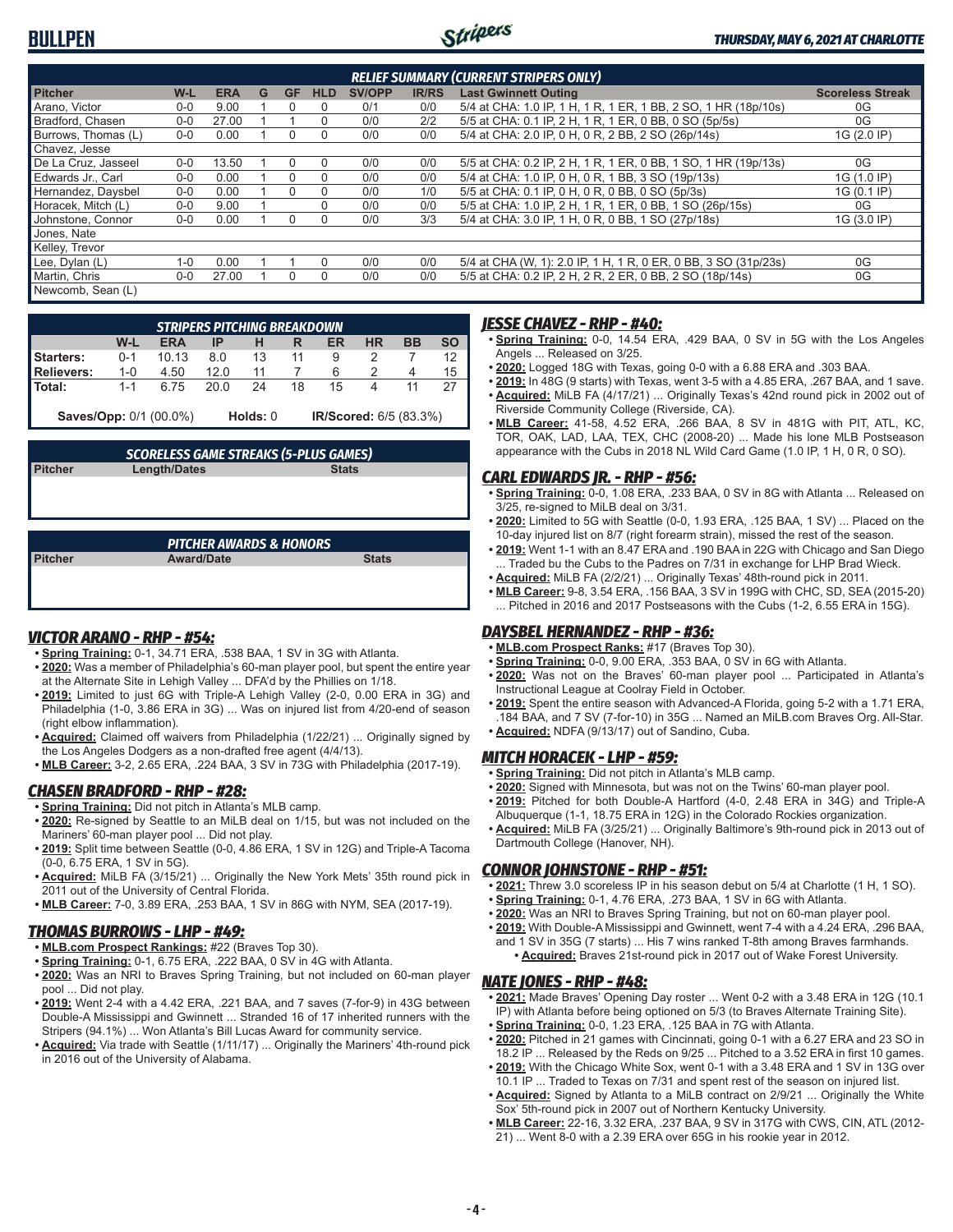## **BULLPEN**

### *TREVOR KELLEY - RHP - #43:*

- **• Spring Training:** Did not pitch in Chicago Cubs' MLB camp ... Released on 4/23. **• 2020:** Pitched in 4G with Philadelphia, going 0-0 with a 10.80 ERA ... Outrighted on 8/14 and spent the rest of the season at the Phillies Alternate Site.
- **• 2019:** In 52G with Triple-A Pawtucket, went 5-5 with a 1.79 ERA, .216 BAA, and 12 SV ... Was an International League Midseason and Postseason All-Star and a *Baseball America* Triple-A All-Star ... Led IL in appearances and was T-1st in saves ... Made MLB debut on 7/2 at Toronto and logged 10G with Boston (0-3, 8.64 ERA).
- **• Acquired:** MiLB FA (4/28/21) ... Originally Boston's 36th-round pick in 2015 out of the University of North Carolina at Chapel Hill.
- **• MLB Career:** 0-3, 9.26 ERA, .347 BAA, 0 SV in 14G with Boston (2019) and Philadelphia (2020).

## *DYLAN LEE - LHP - #58:*

- **• 2021:** Earned the win in his Stripers' debut on 5/4 at Charlotte (2.0 IP, 1 H, 1 R< 0 ER, 0 BB, 3 SO in 10-9 win in 12 innings).
- **• Spring Training:** 0-0, 0.00 ERA, 0 SV in 2G with Miami ... Released on 3/29.
- **• 2020:** Was a non-roster invite to Marlins Spring Training, but was not on Miami's 60-man player pool ... Did not play.
- **• 2019:** Logged 45G between Double-A Jacksonville (0-3, 1.91 ERA, .176 BAA, 13 SV in 32G) and Triple-A New Orleans (1-3, 4.71 ERA, .329 BAA, 0 SV in 13G).
- **• Acquired:** MiLB FA (4/15/21) ... Originally Miami's 10th-round pick in 2016 out of Cal State Fresno (Fresno, CA).

## *CHRIS MARTIN - RHP - #57:*

- **• MLB Rehab:** Assigned to rehab with Gwinnett on 5/5 ... On Atlanta's 10-day injured list since 4/7 (right shoulder inflammation) ... Is 0-0 with a 27.00 ERA (2 ER in 0.2 IP) in 1 rehab outing with the Stripers.
- **• 2021:** Was on the Braves' Opening Day roster, went 0-1 with a 5.40 ERA and .444 BAA in 2 relief outings from 4/1-4/4.
- **• Spring Training:** 0-0, 0.00 ERA, .000 BAA, 1 SV in 3G with Atlanta.
- **• 2020:** In 19G with Atlanta, went 1-1 with a 1.00 ERA, .129 BAA, and 1 SV ... Pitched 8 times in the Postseason, going 0-1 with a 2.25 ERA and .179 BAA.
- **• Acquired:** Via trade with Texas in exchange for LHP Kolby Allard (7/30/19) ... Originally Colorado's 21st-round pick in 2005 out of McLennan CC (McLennan, TX).
- **• MLB Career:** 3-12, 4.11 ERA, .264 BAA, 6 SV in 165G with COL, NYY, TEX, and ATL (2014-15, 2018-21) ... Pitched in 2019, 2020 Postseason with ATL (0-1, 2.25 ERA in 8G).

## *SEAN NEWCOMB - LHP - #15:*

- **• 2021:** In 7G with Atlanta, is 1-0 with an 8.53 ERA, .280 BAA, and 1 SV ... Optioned to Gwinnett on 5/5 to make room for LHP Max Fried.
- **• Spring Training:** 0-0, 1.29 ERA, .227 BAA, 0 SV in 6G (1GS) with Atlanta.
- **• 2020:** Made just 4 starts with the Braves (0-2, 11.20 ERA) ... Spent most of the year at the Alternate Training Site at Coolray Field.
- **• Acquired:** Via trade with the Los Angeles Angels in exchange for SS Andrelton Simmons (11/12/15) ... Originally the Angels' 1st-round pick (15th overall) in 2014 out of the University of Hartford (West Hartford, CT).
- **• MLB Career:** 23-23, 4.24 ERA, .243 BAA, 2 SV in 116G (57GS) with Atlanta (2017- 21) ... In 6G during the 2018-19 Postseasons, went 1-0 with a 1.08 ERA.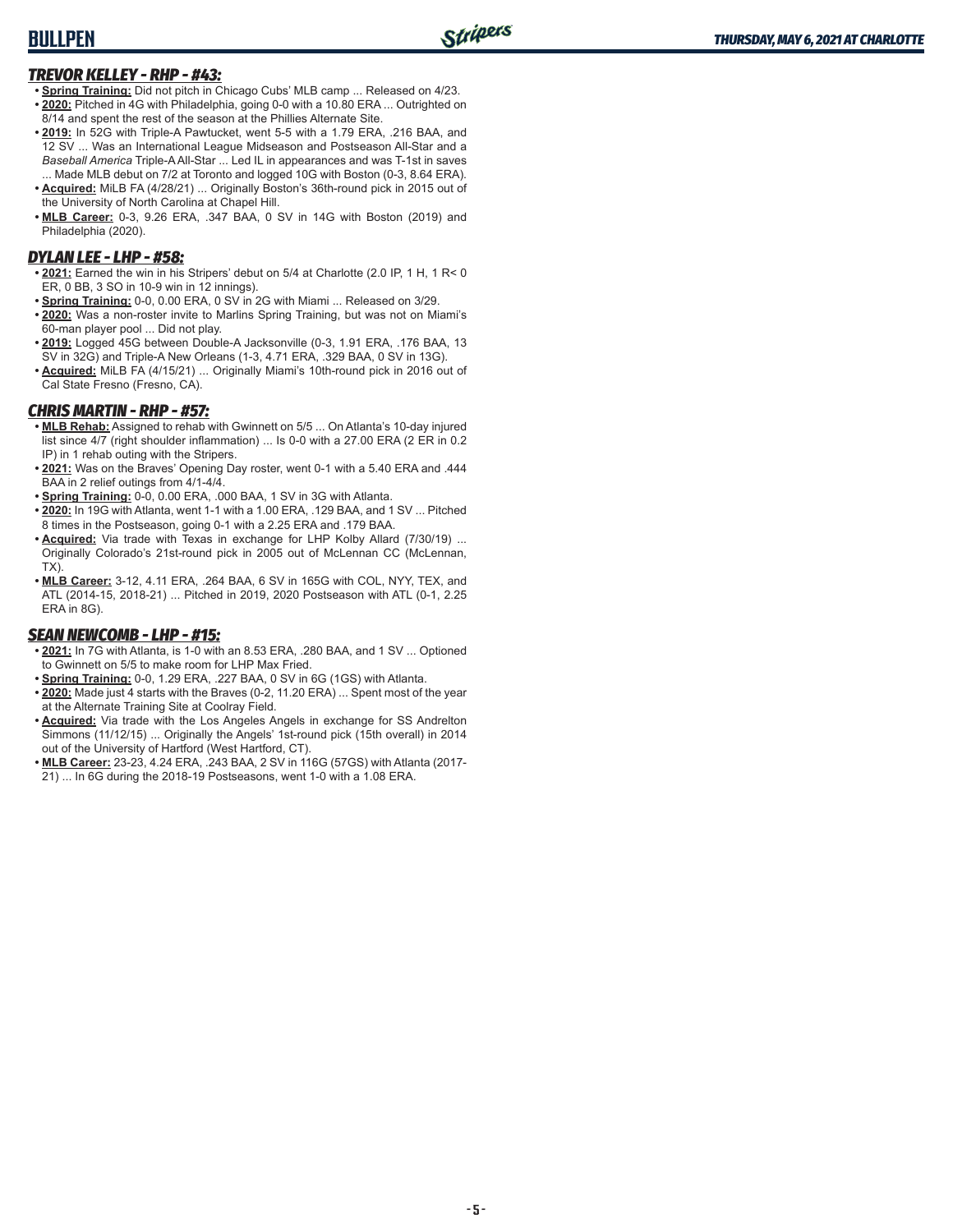| <b>OFFENSE</b>  |                      |          |          |              |                 |          |                       |                                            | Stripers            |                                     |                              |                         |   |   |          |               |               |                                  |   | <b>THURSDAY, MAY 6, 2021 AT CHARLOTTE</b> |
|-----------------|----------------------|----------|----------|--------------|-----------------|----------|-----------------------|--------------------------------------------|---------------------|-------------------------------------|------------------------------|-------------------------|---|---|----------|---------------|---------------|----------------------------------|---|-------------------------------------------|
| TOTAL:          | .263, 4 HR, .867 OPS |          |          | <b>RISP:</b> |                 |          | .267, 2 HR, .833 OPS  |                                            | <b>RUNS/INNING:</b> | 1                                   | $\overline{2}$               | $\overline{\mathbf{3}}$ | 4 | 5 | 6        |               | 8             | 9                                | X | <b>TOT</b>                                |
| Vs. LHP:        | .261. 3 HR. .882 OPS |          |          |              | <b>RISP/20:</b> |          | .250, 0 HR, .544 OPS  |                                            | Stripers:           | 2                                   |                              | 0                       |   | 3 | $\Omega$ | $\mathcal{P}$ | $\mathcal{P}$ | 3                                | 2 | 16                                        |
| <b>Vs. RHP:</b> | .265, 1 HR, .846 OPS |          |          | LOADED:      |                 |          | .500, 0 HR, 1.000 OPS |                                            | Opponents:          | 0                                   | 2                            | 5                       | 4 | 0 |          | 2             | 3             | 0                                |   | 18                                        |
| Player          | 1 <sub>R</sub>       | 2R       | 3R       | <b>GS</b>    | Tot.            |          |                       | <b>HOME RUNS</b><br>Off LH Off RH Team W-L |                     |                                     | <b>Last HR with Gwinnett</b> |                         |   |   |          | <b>Hit</b>    |               | <b>MULTI-GAMES</b><br><b>RBI</b> |   | <b>HR</b>                                 |
| Almonte         |                      | 0        | 0        | 0            | $\Omega$        |          | 0                     | $0-0$                                      |                     |                                     | ---                          |                         |   |   |          | 0             |               |                                  |   | 0                                         |
| Arcia           |                      | 0        | 0        | $\Omega$     |                 |          | 0                     | $0 - 1$                                    |                     | 5/5/21 at CHA, 1R (Tanner Banks)    |                              |                         |   |   |          | 0             |               | $\Omega$                         |   | $\mathbf 0$                               |
| Brugman         | $\Omega$             | 0        | $\Omega$ | $\Omega$     | $\Omega$        |          | 0                     | $0 - 0$                                    |                     |                                     | ---                          |                         |   |   |          | $\Omega$      |               | 0                                |   | $\Omega$                                  |
| Camargo         | $\Omega$             | $\Omega$ |          | $\Omega$     |                 |          | 0                     | $0 - 1$                                    |                     | 5/5/21 at CHA, 3R (Jacob Lindgren)  |                              |                         |   |   |          | $\Omega$      |               |                                  |   | $\Omega$                                  |
| Casteel         | $\Omega$             | U        | $\Omega$ | $\Omega$     | $\Omega$        | $\Omega$ | $\Omega$              | $0-0$                                      |                     |                                     | $- - -$                      |                         |   |   |          |               |               | 0                                |   | $\Omega$                                  |
| Demeritte       |                      |          | $\Omega$ | $\Omega$     |                 | $\Omega$ |                       | $1 - 0$                                    |                     | 5/4/21 at CHA, 2R (Tayron Guerrero) |                              |                         |   |   |          |               |               |                                  |   | 0                                         |
| Ervin           |                      | 0        | $\Omega$ | $\Omega$     | $\Omega$        | $\Omega$ | 0                     | $0 - 0$                                    |                     |                                     | ---                          |                         |   |   |          | $\Omega$      |               | $\Omega$                         |   | $\mathbf 0$                               |
| Goins           |                      |          | $\Omega$ | $\Omega$     |                 |          |                       | $1 - 0$                                    |                     | 5/4/21 at CHA, 1R (Kyle Kubat)      |                              |                         |   |   |          |               |               | 0                                |   | 0                                         |

| Gore           |  |  |  | $0-0$   | ---                                  |  |  |
|----------------|--|--|--|---------|--------------------------------------|--|--|
| Inciarte       |  |  |  | $0-0$   | ---                                  |  |  |
| Martinez       |  |  |  | $0 - 0$ | $  -$                                |  |  |
| <b>Morales</b> |  |  |  | $0-0$   | 6/16/19 at SYR, 1R (Ryley Gilliam)   |  |  |
| Sanchez        |  |  |  | $0-0$   | ---                                  |  |  |
| Snider         |  |  |  | $0 - 0$ | ---                                  |  |  |
| Unroe          |  |  |  | $0 - 0$ | 7/19/19 vs. ROC, 1R (Drew Hutchison) |  |  |
| Waters         |  |  |  | $0 - 0$ | 8/31/19 at DUR, 1R (Josh Fleming)    |  |  |
| Total:         |  |  |  |         |                                      |  |  |

*HITTING STREAKS (10-PLUS GAMES)* **Player Length/Dates** *PINCH HITTERS* **Player AVG. AB H 2B 3B HR RBI** Almonte 1.000 1 1 0 0 0 2 **Totals: 1.000 1 1 0 0 0 2** *HOME RUN VARIANTS* **Leadoff Homers, Game (0x): Walk-Off Homers (0x): Inside-the-Park Homers (0x): Back-to-Back Homers (0x):** *ON-BASE STREAKS (20-PLUS GAMES)* **Player Length/Dates** 

| <b>BATTER'S BOX (CURRENT STRIPERS ONLY)</b> |                                    |                           |                          |                                     |  |  |  |  |  |  |  |
|---------------------------------------------|------------------------------------|---------------------------|--------------------------|-------------------------------------|--|--|--|--|--|--|--|
| <b>Player</b>                               | <b>Season with GWN</b>             | 5/5 at CHA                | <b>Active Hit Streak</b> | <b>Road Trip</b>                    |  |  |  |  |  |  |  |
| Almonte, Abraham                            | .400, 0 HR, 3 RBI, 0 SB, 1.171 OPS | 1-1, 2 RBI                | 2G (Since 5/4)           | .400 (2-5), 1 2B, 1 R, 3 RBI        |  |  |  |  |  |  |  |
| Arcia, Orlando                              | .250, 1 HR, 1 RBI, 0 SB, 1,080 OPS | 1-4, 1 HR (1), 2 R, 1 RBI | 2G (Since 5/4)           | .250 (2-8), 1 HR, 3 R, 1 RBI        |  |  |  |  |  |  |  |
| Brugman, Jaycob                             | .000, 0 HR, 0 RBI, 0 SB, .000 OPS  | $0 - 3$                   | $-1G$                    | $.000(0-3)$                         |  |  |  |  |  |  |  |
| Camargo, Johan                              | .222, 1 HR, 4 RBI, 0 SB, 1.030 OPS | 1-4, 1 HR (1), 2 R, 3 RBI | 2G (Since 5/4)           | .222 (2-9), 1 2B, 1 HR, 4 R, 4 RBI  |  |  |  |  |  |  |  |
| Casteel, Ryan                               | .500, 0 HR, 0 RBI, 0 SB, 1.000 OPS | $2 - 4$                   | 1G (Since 5/5)           | $.500(2-4)$                         |  |  |  |  |  |  |  |
| Demeritte, Travis                           | .300, 1 HR, 5 RBI, 1 SB, .964 OPS  | $0 - 4$                   | $-1G$                    | .300 (3-10), 1 HR, 2 R, 5 RBI, 1 SB |  |  |  |  |  |  |  |
| Ervin, Phillip                              | .200. 0 HR. 0 RBI. 0 SB. .533 OPS  | <b>DNP</b>                | 1G (Since 5/4)           | $.200(1-5)$                         |  |  |  |  |  |  |  |
| Goins, Ryan                                 | .222, 1 HR, 1 RBI, 0 SB, 1.030 OPS | $0-4, 1R$                 | $-1G$                    | .222 (2-9), 1 2B, 1 HR, 3 R, 1 RBI  |  |  |  |  |  |  |  |
| Gore, Terrance                              |                                    | <b>DNP</b>                | ---                      | ---                                 |  |  |  |  |  |  |  |
| Inciarte, Ender                             |                                    | <b>DNP</b>                | ---                      | ---                                 |  |  |  |  |  |  |  |
| Martinez, Carlos                            | .167, 0 HR, 1 RBI, 0 SB, .333 OPS  | <b>DNP</b>                | 1G (Since 5/4)           | $.167(1-6), 1RBI$                   |  |  |  |  |  |  |  |
| Morales, Jonathan                           | ---                                | <b>DNP</b>                | ---                      | ---                                 |  |  |  |  |  |  |  |
| Sanchez, Yolmer                             | .333, 0 HR, 0 RBI, 0 SB, .899 OPS  | $1-4, 1R$                 | 2G (Since 5/4)           | $.333(3-9)$ , 12B, 2R               |  |  |  |  |  |  |  |
| Snider, Travis                              | .000, 0 HR, 0 RBI, 0 SB, .750 OPS  | $0 - 1$                   | $-1G$                    | $.000(0-1)$                         |  |  |  |  |  |  |  |
| Unroe, Riley                                | ---                                | <b>DNP</b>                | ---                      | $- - -$                             |  |  |  |  |  |  |  |
| Waters, Drew                                | .273. 0 HR. 0 RBI. 1 SB. .697 OPS  | $2 - 5$                   | 2G (Since 5/4)           | .273 (3-11), 1 R, 1 SB              |  |  |  |  |  |  |  |

## *ABRAHAM ALMONTE - OF - #7*

- **• 2021:** Plated the go-ahead RBI with a 12th-inning double on 5/4 at CHA, scored eventual decisive run on an error (won 10-9) ... Lined a pinch-hit 2-run single on 5/5 at CHA, the Stripers' first pinch-hit at-bat of the year.
- **• Spring Training:** .156, 3 2B, 1 3B, 3 R, 1 RBI, 1 SB, .595 OPS in 17G with Atlanta. **• 2020:** Played 7G with San Diego, batting .091 (1-for-11, 1 SB).
- **• Acquired:** MLB FA (10/30/20) ... Outrighted to the Braves Alternate Site on 3/26 ... Originally signed by the New York Yankees as a NDFA (7/2/05).
- **• MLB Career:** .237, 58 2B, 13 3B, 18 HR, 97 RBI, 25 SB in 376G with SEA, SD, CLE, KC, and ARI (2013-20).

## *ORLANDO ARCIA - INF - #13*

- **• 2021:** Was on Milwaukee's Opening Day roster and batted .091 (1-for-11, 1 RBI) in 4G before being traded to Atlanta on 4/6 (sent to Braves Alternate Site).
- **• Spring Training:** .191, 4 2B, 4 R, 6 RBI, .517 OPS in 19G with Milwaukee.
- **• 2020:** Spent 59 games with the Brewers, batting .260 (10 2B, 1 3B, 5 HR, 22 R, 20 RBI, 2 SB) ... Played in 2 Postseason games (.143, 1-for-7, 1 HR, 2 RBI).
- **• Acquired:** Via trade with Milwaukee in exchange for RHP Chad Sobotka and RHP Patrick Weigel (4/6/21) ... Originally signed by Milwaukee as a NDFA (10/22/10).
- **• MLB Career:** .244, 69 2B, 7 3B, 42 HR, 180 RBI, 39 SB in 542G with Milwaukee (2016-21) ... Played in the Postseason from 2018-20 (.295, 4 HR, 6 RBI in 13G).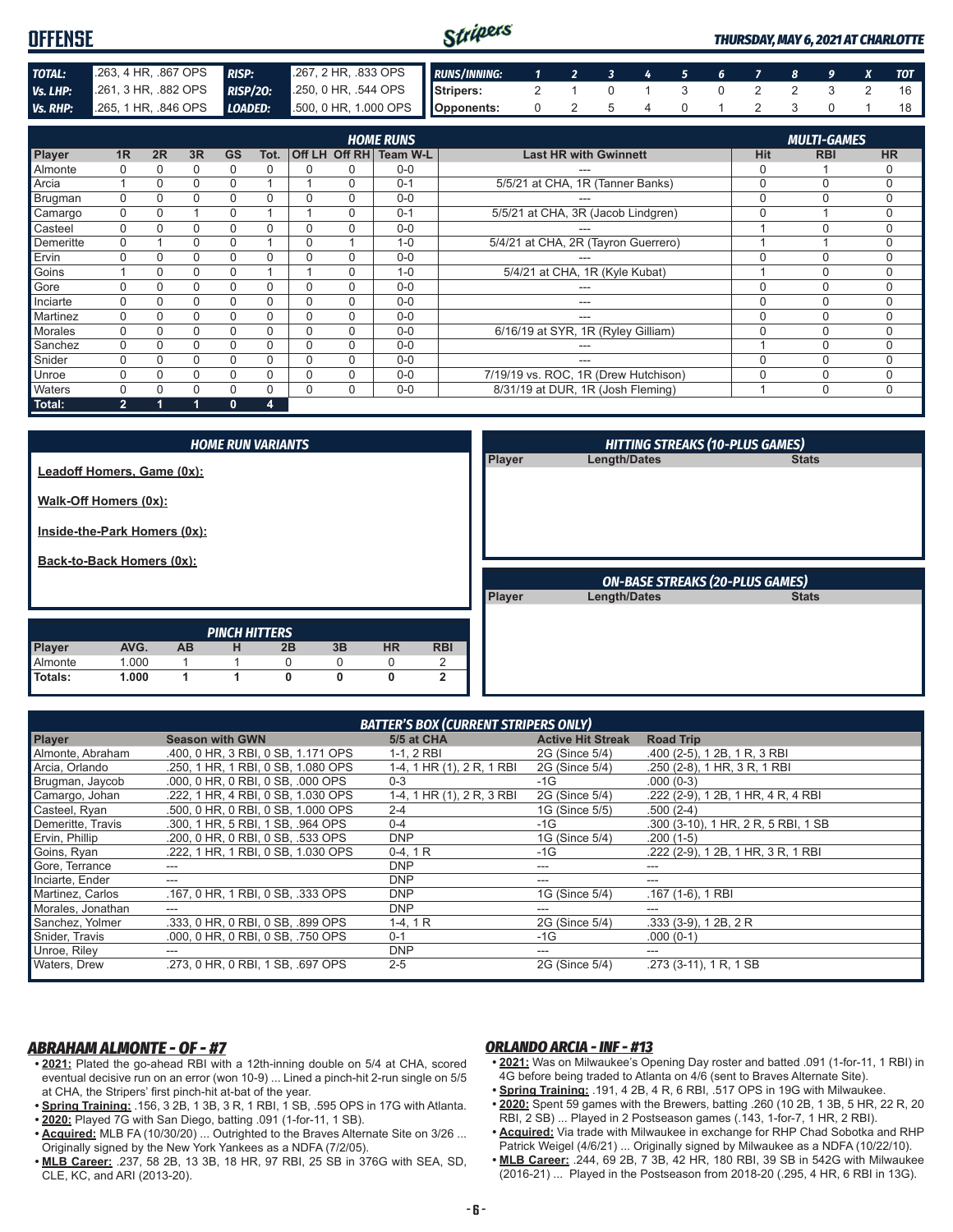## *JAYCOB BRUGMAN - OF - #14*

- **• Spring Training:** Did not play in Atlanta's MLB camp.
- **• 2020:** Was a non-roster invitee with the Chicago White Sox, but was not included on the 60-man player pool and did not play.
- **• 2019:** Hit .279 (22 2B, 1 3B, 24 HR, 66 RBI, .955 OPS) in 81 Triple-A games, playing for Norfolk (3G, released by Baltimore on 5/24) and Tacoma (78G, signed by Seattle on 6/1) 23 of his career-high 24 blasts came with the Rainiers.
- **• Acquired:** MiLB FA (12/26/20) ... Originally Oakland's 17th-round pick in 2013 out of Brigham Young University (Provo, UT).
- **• MLB Career:** .266, 2 2B, 0 3B, 3 HR, 12 RBI, 1 SB in 48G with Oakland (2017).

## *JOHAN CAMARGO - INF - #17*

- **• 2021:** In 2 stints with Atlanta (4/3-8, 4/16-29), is 0-for-11 in 9G.
- **• Spring Training:** .186, 2 2B, 1 HR, 4 R, 3 RBI in 18G with Atlanta.
- **• 2020:** Made Braves' Opening Day roster and batted .200 (8 2B, 4 HR, 16 R, 9 RBI) in 35G ... Added to the NLCS roster in place of injured Adam Duvall prior to Game 2 and played in 4G (.250, 2-for-8, 1 2B, 1 RBI).
- **• 2019:** In his second full MLB season, hit .233 (12 2B, 1 3B, 7 HR, 31 R, 32 RBI, 1 SB) in 98G with Atlanta ... Optioned to Gwinnett on 8/16 and hit safely in 13 of 14 games with the Stripers (.483, 6 2B, 2 HR, 10 R, 15 RBI, 1.221 OPS).
- **• Acquired:** NDFA (7/2/10) out of Panama City, Panama.
- **• MLB Career:** .258, 68 2B, 4 3B, 34 HR, 144 RBI, 2 SB in 358G with Atlanta (2017- 21) ... Played in 2018 and 2020 Postseasons (.087, 1 2B, 1 RBI in 8G).

## *RYAN CASTEEL - C - #9*

- **• Spring Training:** Did not play in Atlanta's MLB camp.
- **• 2020:** Was not on the Braves' 60-man player pool, did not play.
- **• 2019:** Played 118G with Double-A Mississippi, batting .263 (21 2B, 2 3B, 21 HR, 73 RBI, .811 OPS) ... Ranked 2nd in the Southern League in homers and RBI, 3rd in slugging (.477) ... Was his 2nd career 20-homer season (hit 22 in 2013).
- **• Acquired:** MiLB FA (3/14/21) ... Originally Colorado's 17th-round pick in 2010 out of Cleveland State Community College (Cleveland, TN).

## *TRAVIS DEMERITTE - OF - #12*

- **• Opening Night Record:** On 5/4 at CHA, tallied 5 RBI (3-for-6, HR) to set a GWN Opening Night record (Johan Camargo had 4 RBI on 4/6/17 vs. DUR).
- **• 2021:** Outrighted to Gwinnett on 2/21 and signed to a MiLB contract.
- **• Spring Training:** .133, 0 HR, 3 RBI, 1 SB, .467 OPS in 14G with Atlanta.
- **• 2020:** Hit .172 with 1 2B, 4 RBI in 18G with Detroit ... DFA'd on 2/5/21.
- **• 2019:** Made his Triple-A debut with Gwinnett and was an IL All-Star (.286, 20 HR, 73 RBI, .944 OPS in 96G) ... Has 1 of the 9 20-HR seasons in GWN history ... Traded to Detroit on 7/31, made his MLB debut (.225, 3 HR, 10 RBI in 48G).
- **• Acquired:** Off Waivers from Detroit (2/12/21) ... Originally Texas' 1st-round pick (30th overall) in 2013 out of Winder-Barrow High School (Winder, GA).
- **• MLB Career:** .217, 8 2B, 2 3B, 3 HR, 14 RBI, 3 SB with Detroit (2019-20).

## *PHILLIP ERVIN - OF - #18*

- **• 2021:** DFA'd on 3/28, outrighted to the Braves Alternate Site on 4/3.
- **• Spring Training:** .276, 0 HR, 2 RBI, 1 SB, .647 OPS in 18G with Atlanta.
- **• 2020:** Between Cincinnati and Seattle, hit .149 with 3 2B, 4 RBI, 1 SB in 37G ... DFA'd by the Reds (8/28), Mariners (12/16), and Chicago Cubs (2/20/21).
- **• Acquired:** Off waivers from the Chicago Cubs (2/22/21) ... Originally Cincinnati's 1st-round pick (27th overall) in 2013 out of Samford University (Homewood, AL).
- **• MLB Career:** .247, 26 2B, 8 3B, 17 HR, 68 RBI, 15 SB in 237G with CIN, SEA (2017-20) ... Talled 7 of his 8 career triples in 2019 (ranked 7th in NL).

## *RYAN GOINS - INF - #8*

- **• Spring Training:** .391, 2 2B, 0 HR, 5 RBI, 0 SB, .960 OPS in 16G with Atlanta. **• 2020:** Played in 14G with the Chicago White Sox, batting .000 (0-for-9, 4 R) ... Spent most of the year at the Alternate Site in Schaumburg, IL.
- **• Acquired:** MiLB FA (2/25/21) ... Originally Toronto's 4th-round pick in 2009 out of Dallas Baptist University (Dallas, TX).
- **• MLB Career:** .228, 71 2B, 12 3B, 22 HR, 158 RBI in 555G with TOR, KC, CWS (2013-20) ... Played for TOR in 2015, 2016 Postseason (.146, 1 HR, 5 RBI in 14G).

## *TERRANCE GORE - OF - #5*

- **• Spring Training:** Did not play in Atlanta's MLB camp.
- **• 2020:** Logged 2G in his lone season with the Los Angeles Dodgers (0 PA).
- **• 2019:** With Kansas City, hit .275 (2 2B, 1 3B, 13 R, 1 RBI, 13 SB) in 37G ... All numbers were career highs (has just 1 hit in 19 plate appearances in his other 6 MLB seasons).
- **• Acquired:** MiLB FA (2/18/21) ... Originally Kansas City's 20th-round pick in 2011 out of Gulf Coast Community College (Panama City, FL).
- **• MLB Career:** .224, 2 2B, 1 3B, 0 HR, 1 RBI, 40 SB in 102G with KC, CHC, LAD (2014-20) ... Played in the Postseason with KC (2014-15) and CHC (2018), going 0-for-2 with 3 R, 5 SB ... Won World Series with the Royals in 2015.

## *ENDER INCIARTE - OF - #53*

- **• MLB Rehab:** Assigned to rehab with Gwinnett on 5/6 ... On Atlanta's 10-day IL since 4/17 (strained left hamstring).
- **• 2021:** Was on the Braves' Opening Day roster, batted .294 (1 2B, 3 R) in 12G prior to suffering the hamstring injury on 4/16 at Chicago.
- **• Spring Training:** .176, 1 2B, 5 R, 1 RBI, 1 SB in 13G with Atlanta.
- **• 2020:** In 46G with the Braves, hit .190 (2 2B, 1 3B, 1 HR, 17 R, 10 RBI, 4 SB).
- **• Acquired:** Via trade with Arizona (12/9/15) ... Originally signed by the D-backs as a NDFA (5/25/08) out of Maracaibo, Venezuela.
- **• MLB Career:** .282, 137 2B, 28 3B, 40 HR, 253 RBI, 117 SB in 817G with Arizona (2014-15) and Atlanta (2016-21) ... Played in 2018 Postseason (.231, 3-for-13).

### *CARLOS MARTINEZ - C - #34*

- **• 2021:** When he plays, will make his Triple-A debut ... Is Gwinnett's lone offensive Triple-A rookie.
- **• Spring Training:** Did not play in Atlanta's MLB camp.
- **• 2020:** Was not on the Braves' 60-man player pool, did not play.
- **• 2019:** Played 63G for Double-A Mississippi, batting .198 (4 2B, 2 HR, 15 RBI, 3 SB) ... Joined Gwinnett for the IL Postseason on 9/6, but did not play.
- **• Acquired:** NDFA (11/21/12) out of Cartagena, Colombia.

## *JONATHAN MORALES - C - #20*

- **• Spring Training:** .250, 0 HR, 1 RBI, 0 SB, 1.200 OPS in 12G with Atlanta.
- **• 2020:** Spent entire year at Braves Alternate Site in Gwinnett (no MLB debut) ... Played for Caguas of the Puerto Rican Winter League (.394, 3 HR, 9 RBI in 13G), earning PWL Postseason All-Star honors.
- **• 2019:** Hit .240 (13 2B, 2 HR, 27 R, 25 RBI) in 80G between Double-A Mississippi and Gwinnett ... Logged 1 game during the IL Playoffs (0-for-1, BB).
- **• Acquired:** Braves' 25th-round pick in 2015 out of Miami-Dade Community College.

### *YOLMER SANCHEZ - INF - #2*

- **• Spring Training:** .190, 0 XBH, 2 RBI, 1 SB, .451 OPS in 15G with Baltimore ... DFA'd on 3/27, released on 3/30.
- **• 2020:** Played 11G with the Chicago White Sox, batting .313 (3 2B, 1 HR, 1 RBI, 1.164 OPS) ... Made his MLB Postseason debut in the ALWCS (1G, no at-bat).
- **• Acquired:** MiLB FA (3/31/21) ... Originally a NDFA with Chi. White Sox (5/29/09).
- **• MLB Career:** .245, 113 2B, 24 3B, 32 HR, 215 RBI, 30 SB in 657G with the Chicago White Sox (2014-20).

## *TRAVIS SNIDER - INF - #26*

- **• Spring Training:** Did not play in Atlanta's MLB camp.
- **• 2020:** Signed by Miami on 7/24 and reported to the Marlins' Alternate Site in Jupiter, FL, but was released on 8/27 and did not reach the Majors.
- **• 2019:** Played for Triple-A Reno in Arizona's system (.294, 22 2B, 4 3B, 11 HR, 41 RBI, 3 SB, .899 OPS in 93G).
- **• Acquired:** MiLB FA (2/26/21) ... Originally Toronto's 1st-round pick (14th overall) in 2006 out of Henry M. Jackson High School (Mill Creek, WA).
- **• MLB Career:** .244, 100 2B, 7 3B, 54 HR, 212 RBI, 22 SB in 630G with TOR, PIT (2008-15) ... Played for PIT in the Postseason from 2013-15 (.250, 1-for-4 in 3G).

### *RILEY UNROE - INF - #1*

- **• Spring Training:** Did not play in Atlanta's MLB camp.
- **• 2020:** Was not on Braves' 60-man player pool ... Played for Brisbane in Australian Baseball League (.176, 0 HR, 3 R, 0 RBI in 6G).
- **• 2019:** Played for Advanced-A Florida, Double-A Mississippi, and Gwinnett, batting .281 (22 2B, 3 3B, 9 HR, 59 R, 60 RBI, 14 SB) in 128G ... Named Florida State League Midseason All-Star, Southern League Player of the Week (9/2/19), MiLB. com Braves Organization All-Star.
- **• Acquired:** 2018 Rule 5 (LAA) ... Originally Tampa Bay's 2nd-round pick in 2013 out of Desert Ridge High School (Mesa, AZ).

#### *DREW WATERS - OF - #11*

- **• MLB.com Prospect Ranks:** #2 (Braves Top 30), #29 (Top 100 Prospects).
- **• Spring Training:** .500, 1 2B, 0 HR, 2 RBI, 1 SB in 4G with Atlanta.
- **• 2020:** Spent entire year at Braves Alternate Site in Gwinnett (no MLB debut).
- **• 2019:** Hit .309/.360/.459, 40 2B, 9 3B, 7 HR, 80 R, 52 RBI, 16 SB in 134G with MIS and GWN ... Won Southern League Batting Title (.319, best in MIS history) and Most Valuable Player (1st in MIS history) ... Ranked among MiLB top 5 in doubles (T-3rd, 40) and hits (5th, 163).
- **• Acquired:** Braves' 2nd-round pick in 2017 (Etowah H.S., Woodstock, GA).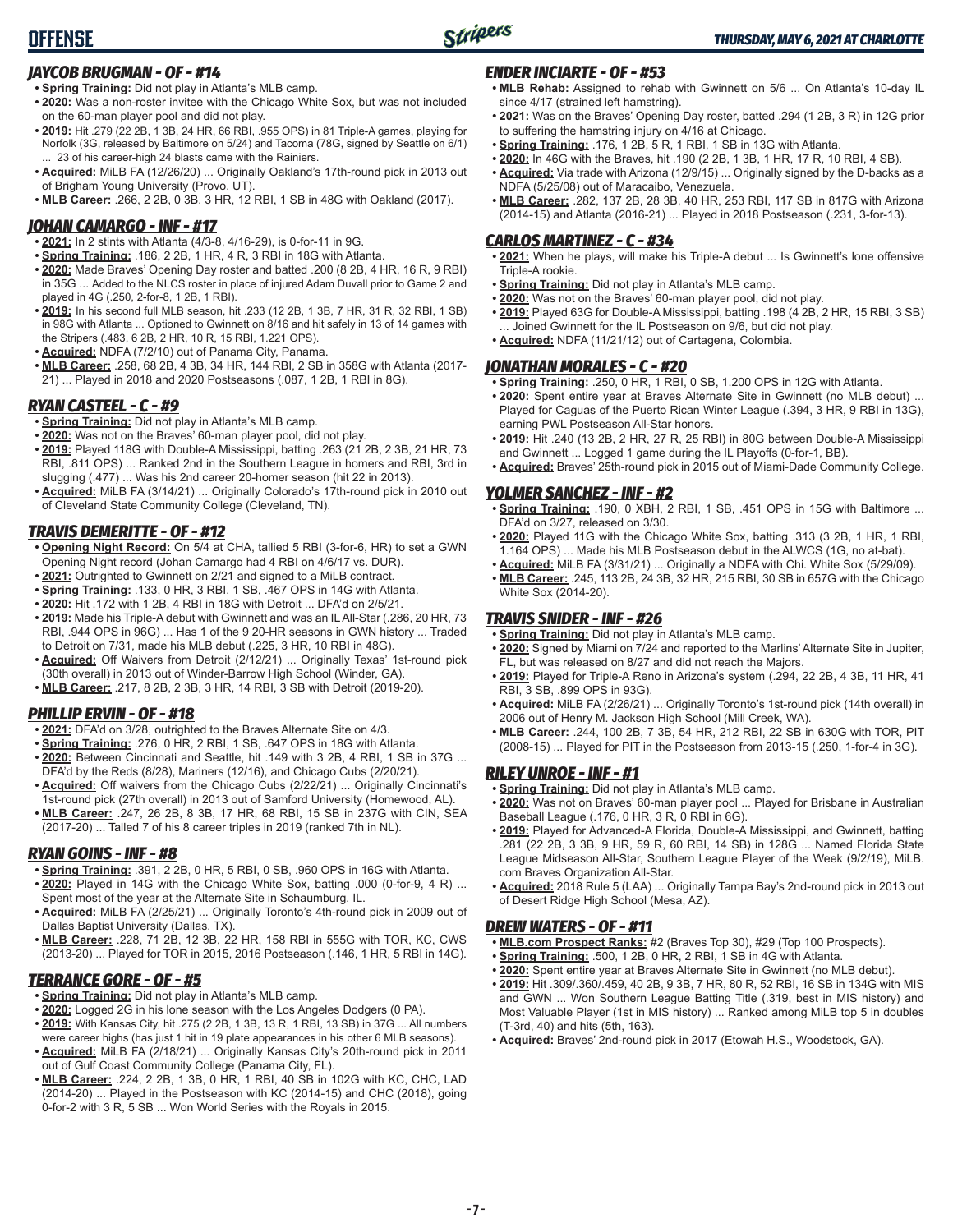## **SEASON SUMMARY**



## **TEAM HIGHS & LOWS**

| <b>OFFENSE:</b>  |  |
|------------------|--|
|                  |  |
|                  |  |
|                  |  |
|                  |  |
|                  |  |
|                  |  |
|                  |  |
|                  |  |
|                  |  |
|                  |  |
|                  |  |
|                  |  |
|                  |  |
|                  |  |
|                  |  |
|                  |  |
|                  |  |
| <b>PITCHING:</b> |  |
|                  |  |
|                  |  |
|                  |  |
|                  |  |
|                  |  |
|                  |  |
|                  |  |
|                  |  |
|                  |  |
|                  |  |
|                  |  |
| <b>DEFENSE:</b>  |  |
|                  |  |
|                  |  |
|                  |  |

## **TEAM MISCELLANEOUS**

Most Caught Stealing, Game ........................................................................... None

## **INDIVIDUAL HIGHS & LOWS**

### **HITTING (GAME):**

#### **PITCHING (GAME):**

Caught Stealing ..........

|                        | Strikeouts (Relief) 3 (2x, last: Edwards Jr., Lee, 5/4 at Charlotte) |
|------------------------|----------------------------------------------------------------------|
|                        |                                                                      |
|                        |                                                                      |
|                        |                                                                      |
|                        |                                                                      |
|                        |                                                                      |
|                        |                                                                      |
|                        |                                                                      |
|                        |                                                                      |
|                        |                                                                      |
|                        |                                                                      |
|                        |                                                                      |
| <b>DEFENSE (GAME):</b> |                                                                      |
|                        |                                                                      |

# **STREAKS**

Errors..................................................................1 (2x, last: Goins, 5/5 at Charlotte)

Pickoffs .............................................................................................................None

| OFFENSIVE (LONGEST IN 2021 ONLY):                               |             |
|-----------------------------------------------------------------|-------------|
|                                                                 |             |
|                                                                 |             |
|                                                                 |             |
|                                                                 |             |
|                                                                 |             |
| PITCHING (LONGEST IN 2021 ONLY):<br>Concooutive Starte with Win | <b>Nono</b> |

## **LAST TIME IT HAPPENED (GWINNETT REGULAR-SEASON HISTORY)**

## **INDIVIDUAL OFFENSE:**

|                             | Homers, Both Sides of Plate  Mel Rojas Jr. (7/7/16 at Charlotte) |
|-----------------------------|------------------------------------------------------------------|
|                             |                                                                  |
|                             |                                                                  |
|                             |                                                                  |
|                             |                                                                  |
|                             |                                                                  |
|                             |                                                                  |
|                             |                                                                  |
|                             |                                                                  |
|                             |                                                                  |
|                             |                                                                  |
|                             |                                                                  |
|                             |                                                                  |
|                             |                                                                  |
| <b>INDIVIDUAL PITCHING:</b> |                                                                  |
|                             |                                                                  |
|                             |                                                                  |
|                             |                                                                  |

## 9.0-Inning CG Shutout.....................................Williams Perez (5/6/16 vs. Charlotte) 9.0-Inning No-Hitter (Solo).............................Todd Redmond (5/28/10 at Louisville) 9.0-Inning No-Hitter (Comb.)....Wooten/Marksberry/Ramirez (6/30/16 at Louisville) 13 Strikeouts.................................................... Bryse Wilson (8/15/18 vs. Louisville) 6 Consecutive Starts with Win ................................. Bryse Wilson (7/21/19-8/27/19) 25.0-Inning Scoreless Streak ......................Stephen Marek, 25.1 IP (6/6/10-8/2/10)

| <b>TEAM OFFENSE:</b> |  |
|----------------------|--|
|                      |  |
|                      |  |
|                      |  |
|                      |  |
|                      |  |
|                      |  |
|                      |  |
|                      |  |
|                      |  |
|                      |  |
|                      |  |
|                      |  |
|                      |  |
|                      |  |
|                      |  |

#### **TEAM PITCHING:**

#### **TEAM DEFENSE:**

Turn a Triple Play ..........................................................................5/28/19 at Toledo